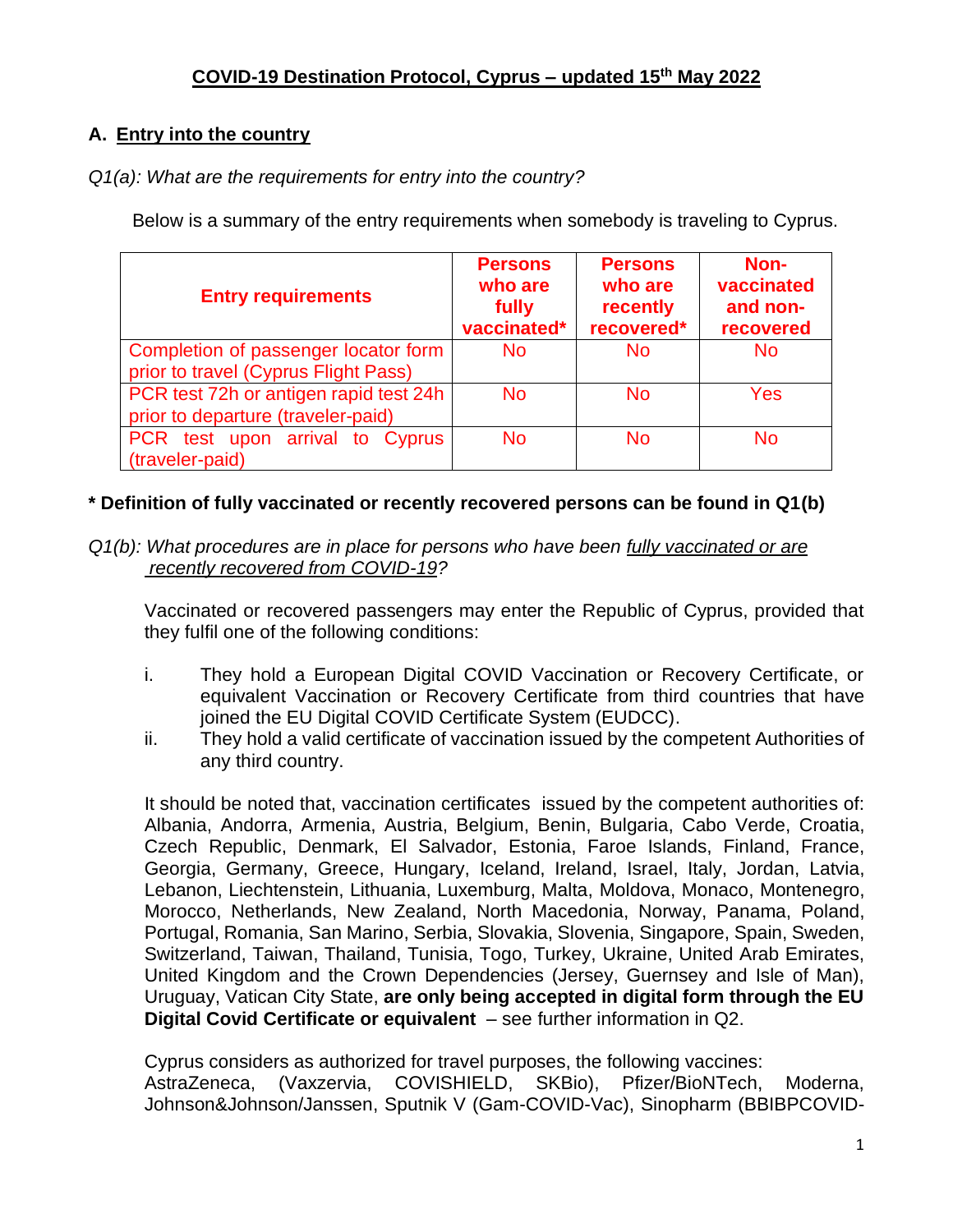19), Sinovac (CoronaVac), Covaxin, Novavax Nuvaxovid COVID-19, CovaVax and Sputnik Light (the latter only as a booster dose in the basic vaccination scheme).

Travelers aged 18 and over are considered fully vaccinated only if a period of 270 days (9 months) has not elapsed, after administration of the  $2<sup>nd</sup>$  dose of a two-dose vaccine or the 1<sup>st</sup> dose of a single-dose vaccine. Otherwise, they should have received the booster/3<sup>rd</sup> dose in the case of a two-dose vaccine or the booster/2<sup>nd</sup> dose in the case of a single dose vaccine. Travelers aged under 18 are considered to have completed their vaccination scheme if they have received the  $2<sup>nd</sup>$  dose in the case of a two-dose vaccine or the 1<sup>st</sup> dose in the case of a single-dose vaccine (in the latter case, two weeks must have elapsed from administration of the vaccine).

Persons are considered to be recently recovered from COVID-19, 7 days after testing positive and for a period of 180 days.

Travelers who can prove that they have received all necessary doses of an authorized vaccine or that they have recently recovered from COVID-19, will not be required to undergo any tests to visit Cyprus. It should though, be noted, that the Republic of Cyprus still reserves the right to randomly test any arriving flight, and in such a case fully vaccinated or recently recovered persons will not be exempted. For random testing, the cost is always borne by the Cyprus government. In addition, adherence to all destination protocols is expected by everyone, including fully vaccinated and recently recovered travelers.

*Q1(c): What procedures are in place for persons who are neither fully vaccinated nor recently recovered?*

Persons who are neither fully vaccinated nor recently recovered are required to undergo either a molecular test (PCR) at a certified lab, with the sample taken within the last 72 hours prior to flight departure, or an antigen rapid test at a certified lab, with the sample taken within the last 24 hours prior to flight departure. Children who arrive in Cyprus before their 12<sup>th</sup> birthday, are exempted from testing.

*Q2: What procedures are in place for persons who are holders of an EU Digital Covid Certificate (EUDCC) or equivalent?*

The following certificates are accepted as part of the EUDCC procedure:

- a. Vaccination certificate (issued upon completion of a person's full vaccination program). Cyprus considers as authorized for travel, the following vaccines: AstraZeneca, (Vaxzervia, COVISHIELD, SKBio), Pfizer/BioNTech, Moderna, Johnson&Johnson/Janssen, Sputnik V (Gam-COVID-Vac), Sinopharm (BBIBPCOVID-19), Sinovac (CoronaVac), Covaxin, Novavax Nuvaxovid COVID-19, CovaVax and Sputnik Light (the latter only as a booster dose in the basic vaccination scheme).
- b. COVID recovery certificate (valid 7 days after testing positive and for a period of 180 days).
- c. Negative PCR test, with the sampling being carried out within 72h prior to departure or antigen rapid test, with the sampling being carried out within 24h prior to departure.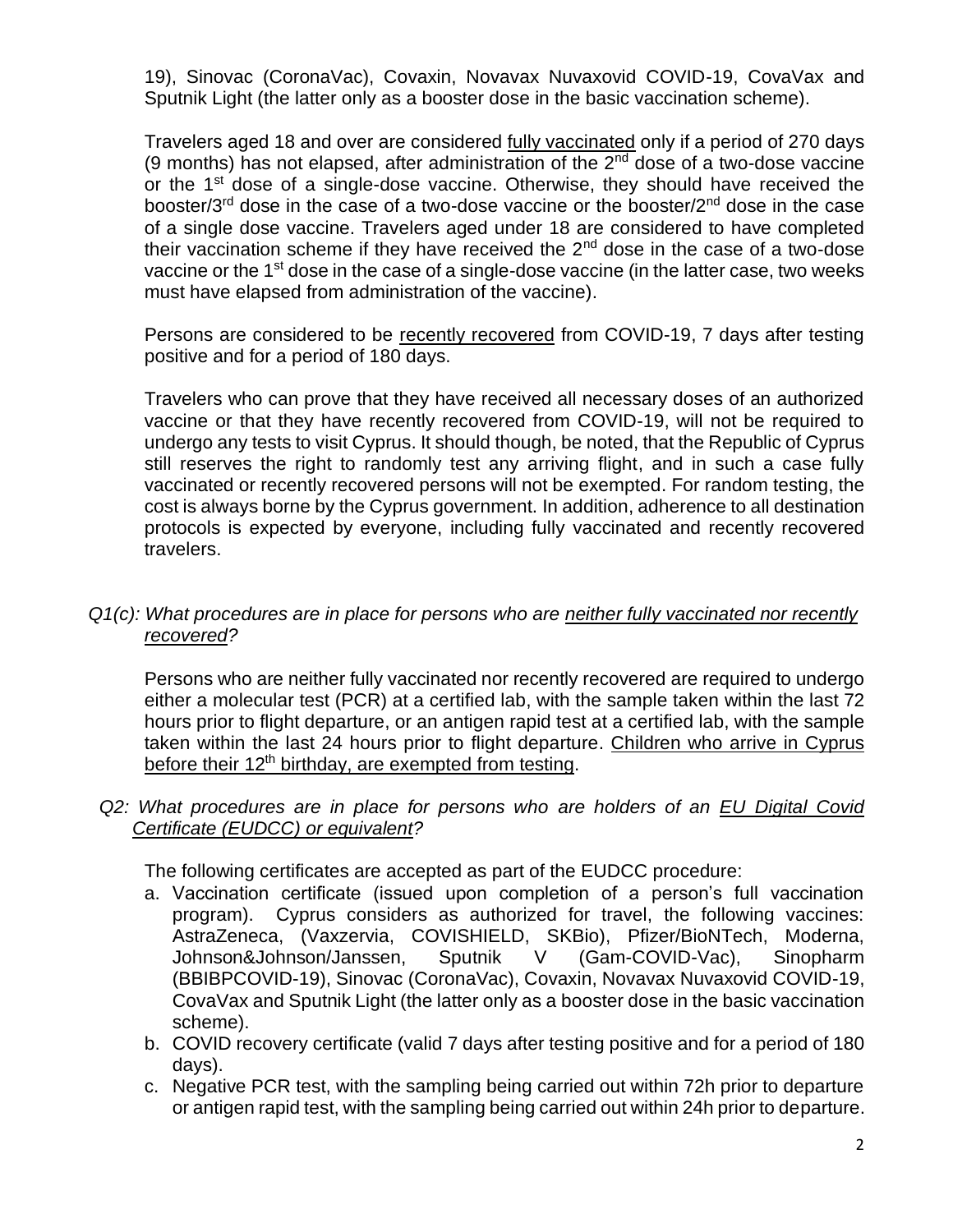Vaccination certificates and recovery certificates issued by the competent authorities of: Albania, Andorra, Armenia, Austria, Belgium, Benin, Bulgaria, Cabo Verde, Croatia, Czech Republic, Denmark, El Salvador, Estonia, Faroe Islands, Finland, France, Georgia, Germany, Greece, Hungary, Iceland, Ireland, Israel, Italy, Jordan, Latvia, Lebanon, Liechtenstein, Lithuania, Luxemburg, Malta, Moldova, Monaco, Montenegro, Morocco, Netherlands, New Zealand, North Macedonia, Norway, Panama, Poland, Portugal, Romania, San Marino, Serbia, Slovakia, Slovenia, Singapore, Spain, Sweden, Switzerland, Taiwan, Thailand, Tunisia, Togo, Turkey, Ukraine, United Arab Emirates, United Kingdom and the Crown Dependencies (Jersey, Guernsey and Isle of Man), Uruguay, Vatican City State, **are only being accepted through the EUDCC or equivalent.**

- *Q3: What documentation is necessary for traveling to Cyprus?* 
	- a. A digital or hard copy of any of the following is required for travel to Cyprus
		- o EUDCC (see above for details)
		- o Vaccination certificate (see above for details)
		- o Recovery certificate (see above for details)
		- o Proof of negative test (see above for details)
	- b. Verification of the certificate's authenticity, is the sole responsibility of border control services in the country of departure. The traveler is responsible and personally liable in the event of provision of untruthful information, and in such a case, will be subject to penalties upon arrival to Cyprus.
	- c. Airlines will not permit passengers to board the aircraft and travel to the Republic of Cyprus without possessing any of the above documents (however, checking the validity of the documents provided is NOT an obligation of the airlines).
	- d. Immigration control services in Cyprus will also verify possession of any of these documents, upon travelers' arrival to Cyprus
	- e. Any travelers arriving to the Republic of Cyprus without possessing any of the above documents will be subject to a fine.
	- f. It should be noted that self-test results are not considered valid documents for travel to Cyprus.

# **B. Travel protocols**

#### *Q4: What protocols can be expected in Cyprus airports/port terminals?*

Wearing a mask is compulsory in all areas.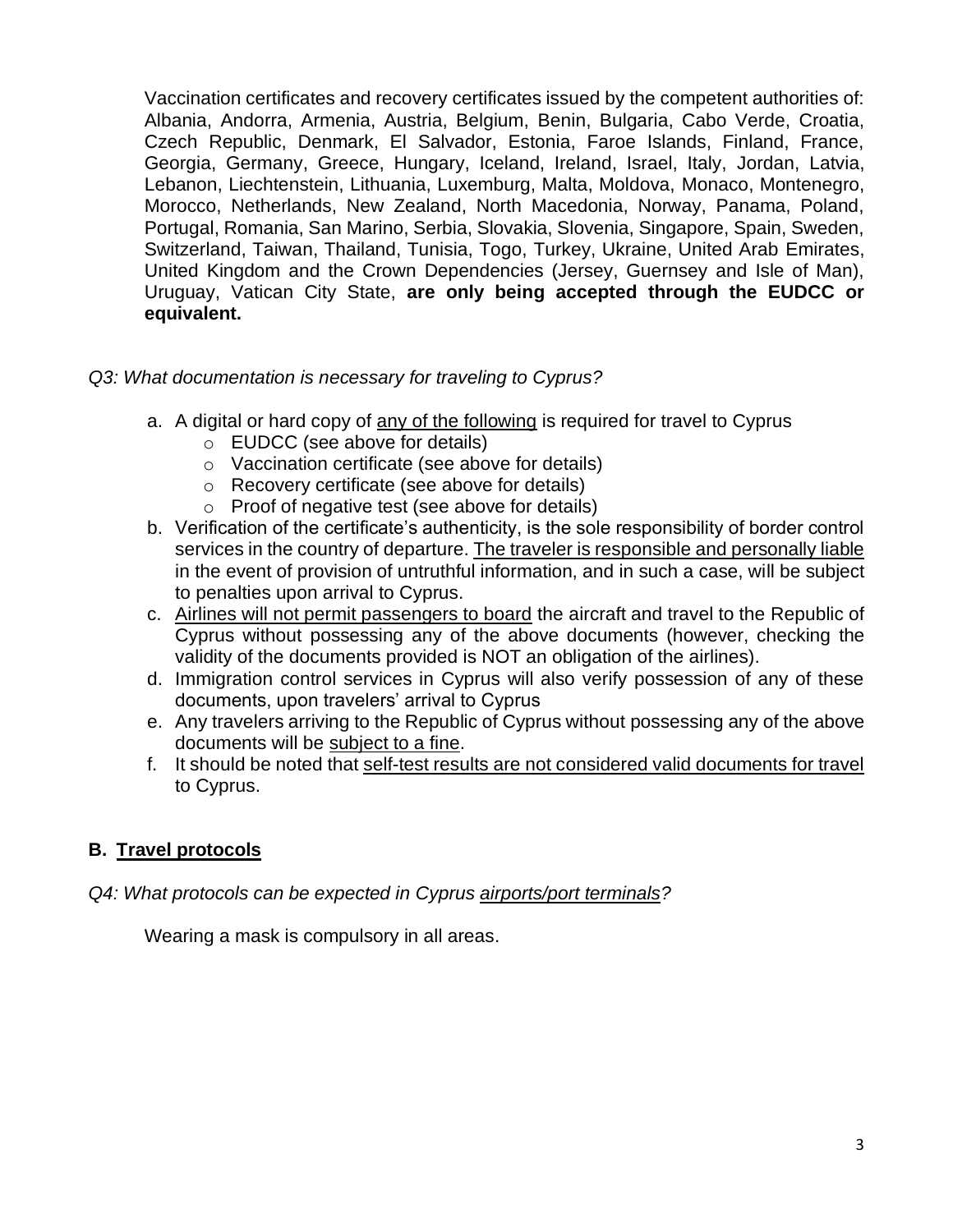## **C. Movement within the destination**

### *Q5: Are there any local restrictions on movement?*

There are currently no restrictions on movement and travelers can enjoy all kinds of services and facilities across the destination, without the need to present any health certificates.

## **D. Destination protocols**

### *Q6: General protocols*

- a. Enhanced health, safety and hygiene protocols have been devised for all hospitality establishments, cultural sites and entertainment venues, and extensive training of staff has taken place prior to the destination opening for visitors.
- b. Physical distancing measures are followed, so that people who do not belong to the same travel group maintain a reasonable distance from each other.
- c. Adequate ventilation provisions are undertaken for all public indoor areas, so that apart from air conditioning there will be regular input of fresh air.
- d. Antibacterial gel/liquid is available in all establishments, at entrances, reception areas, lounges, public toilets, lifts etc.
- e. Use of masks is compulsory in all indoor areas for persons aged 12 and over (taxis, buses, diving/safari jeeps, lifts, theatres, malls etc.). Areas where people are seated whilst consuming food and beverage (restaurants, coffee-shops, bars, snack-bars, lobby bars, etc.) are excluded from this provision. In any case, travelers should always consult the Visit Cyprus website for the latest information on this matter, as procedures may change at short notice.

#### *Q7: Buses/rental vehicles/taxis/diving and safari jeeps/yachts*

- a. Frequent ventilation and disinfection
- b. Disinfection of rental vehicles or yachts after their return (including keys)
- c. Disinfection of all high frequency touch areas after every route (door handles, seats etc.)
- d. Capacity of tour buses is allowed at 100%

## *Q8: Swimming pools, beaches and water parks*

- a. Disinfection of sun beds, umbrellas and personal safe boxes after every use
- b. Distance of 4m between umbrellas and 2m between sunbeds of persons not belonging to the same group
- c. Physical distancing does not apply to lifeguards who are called into urgent life-saving action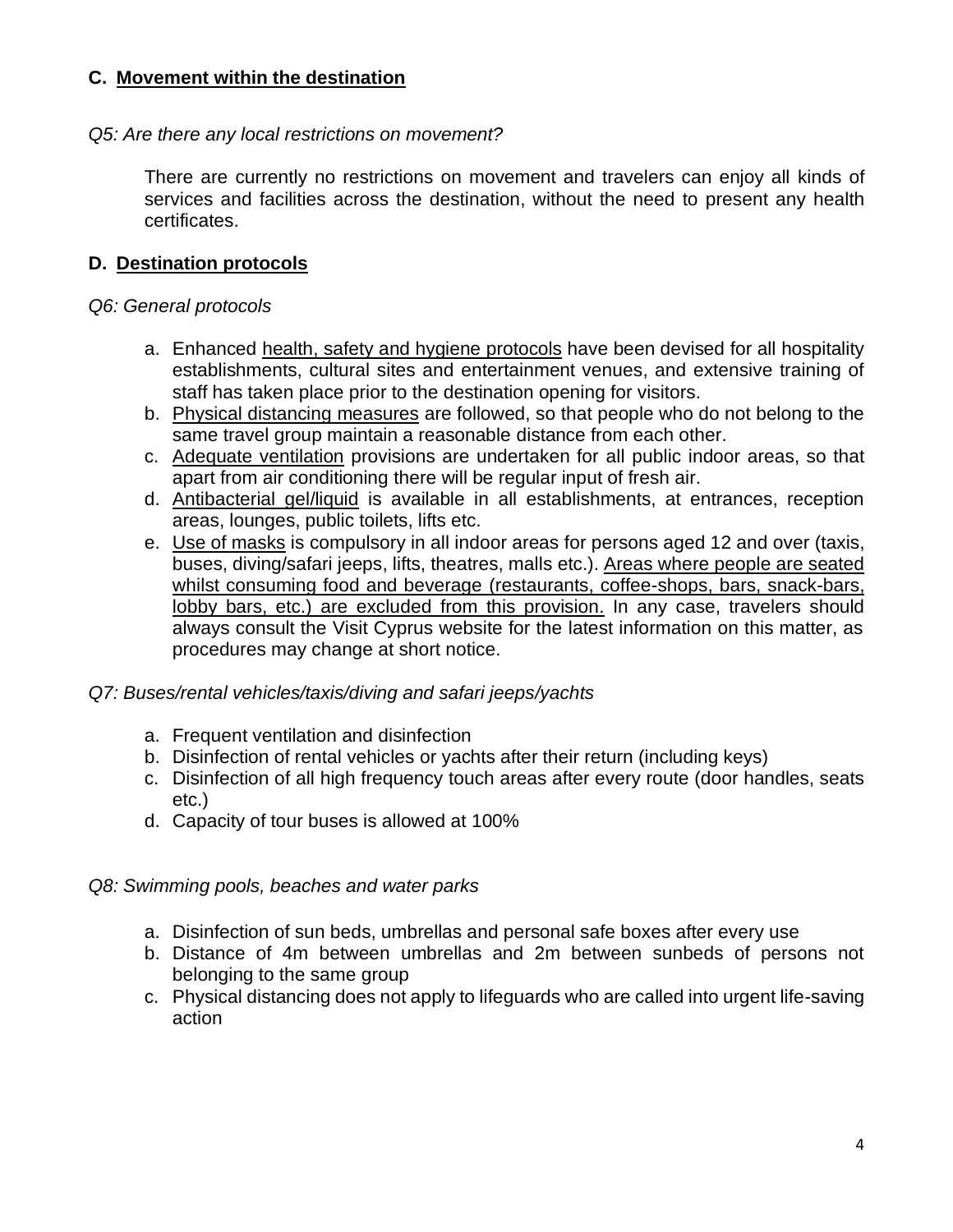#### *Q9: Accommodation establishments*

- a. Indoor use of masks by staff; carrying out of appropriate hand hygiene, for all frontof-house staff; for housekeeping staff gloves are also compulsory
- b. Dispersion of guests at 'group check-in'
- c. Rooms will not be allocated to new arrivals, unless enough time has passed since the previous occupants left, for appropriate cleaning, disinfection and aeriation
- d. Disinfection of room keys/cards after every departure
- e. Where food or drink is displayed on self-service stations, appropriate sneeze guards or face masks are availed, and hand disinfection stations are installed; alternatively, items could be served directly by the staff

#### *Q10: Restaurants, bars, cafes, pubs and night clubs*

- a. Indoor use of masks by staff; carrying out of appropriate hand hygiene, for all backof-house and front-of-house staff
- b. Menus are disinfected after every use, unless they are disposable; alternatively, they will be displayed at various communal points of the establishment, or made available digitally
- c. Disinfection of all touch points is carried out after each use e.g. chairs, tables, salt/pepper mills, sauce bottles, electronic payment machines etc.
- d. An information sheet is made available at the entrance, displaying the maximum number of guests allowed in place at any given time

### **E. Testing and quarantine procedures at the destination**

*Q11: Is random testing going to be done at the destination?*

Entire flights may randomly be asked to undergo a COVID-19 test upon arrival, irrespective of where they flew from. The cost in such cases is borne by the Cyprus government. Children who arrive in Cyprus before their 12<sup>th</sup> birthday, are exempted from testing.

*Q12: How will we deal with travelers who test positive during their stay in Cyprus? Who will cover the cost of hospitalization and treatment?*

- a. The Cyprus government is committed to taking care of all travelers who test positive for coronavirus during their stay. The government will transfer these persons to designated facilities, covering the cost of lodging, food, drink, and medication; the traveler will only need to bear the cost of their airport transfer and repatriation flight, in collaboration with their agent and/or airline.
- b. A COVID-19 hospital with a surplus of available beds and intensive care units equipped with respirators, has been made available exclusively for travelers who test positive for coronavirus.